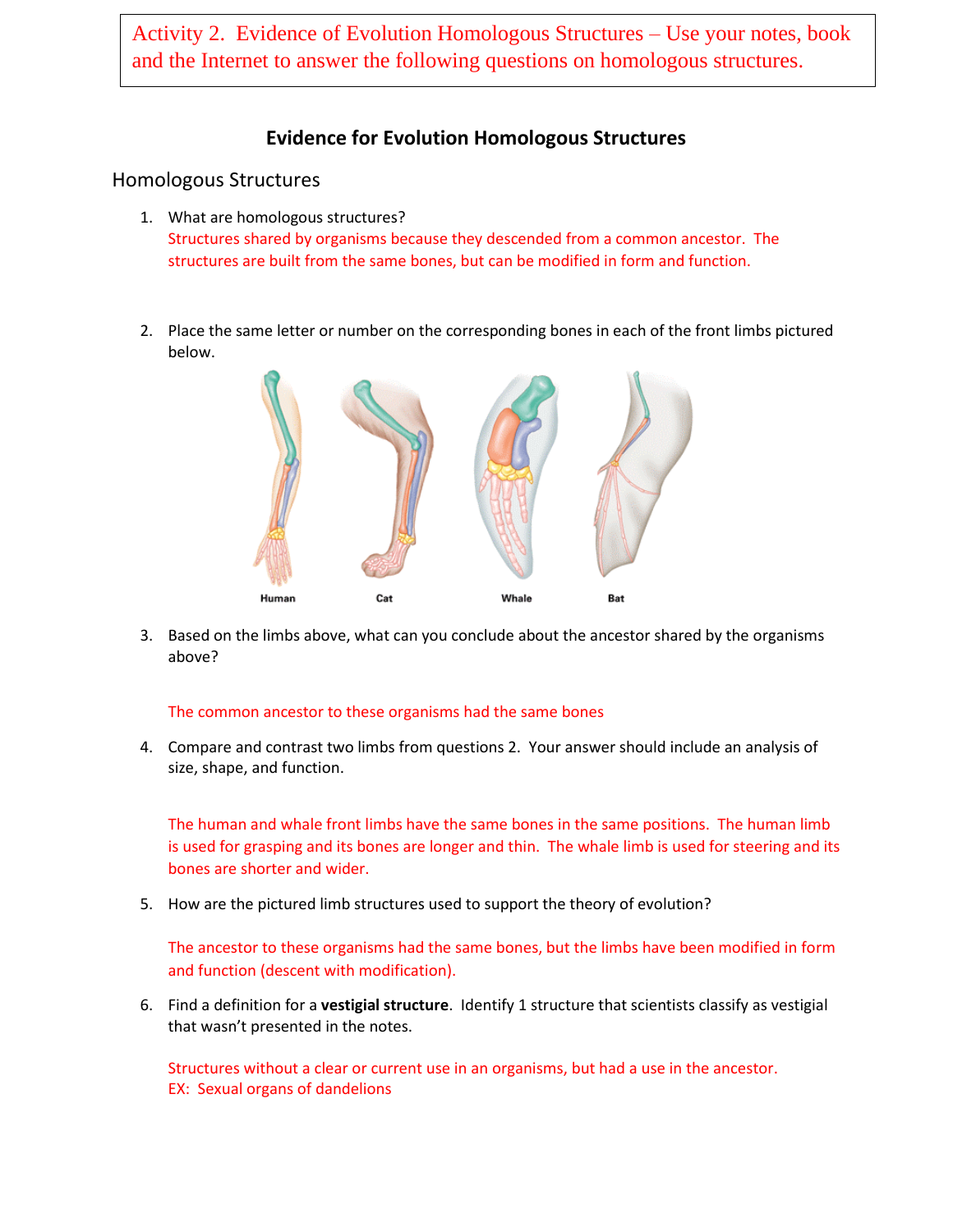Activity 3. Evidence of Evolution Molecular Data – Use your notes, book and the Internet to answer the following questions about molecular evidence.

### **Amino Acid Sequence and Evolutionary Relationships**

The biochemical similarity of organisms is another technique used to determine evolutionary relationships between organisms. Though molds, aardvarks, and humans appear to have little in common physically, a study of their proteins reveals certain similarities. Biologists have perfected techniques for determining the sequence of amino acids in proteins. By comparing the amino acid sequences in homologous proteins of similar organisms and of diverse organisms, evolutionary relationships that might otherwise go undetected can be determined. Biologists believe that the greater the similarity between the amino acid sequences of two organisms, the closer their relationship. Conversely, the greater the differences, the more distant the relationship. Further, biologists have found that such biochemical evidence compares favorably with other lines of evidence for evolutionary re1ationships

In this investigation, you will compare amino acid sequences in proteins of several vertebrates. You will also study amino acid differences and infer evolutionary relationships among some diverse organisms.

## **Comparing Amino Acid Sequences**

- 1. Examine Figure 1, which compares corresponding portions of hemoglobin molecules in humans and five other vertebrate animals. Hemoglobin, a protein composed of several long chains of amino acids, is the oxygen-carrying molecule in red blood cells. The sequence shown is only a portion of a chain made up of 146 amino acids. The numbers in Figure 1 indicate the position of a particular amino acid in the chain.
- 2. In Data Table 1, notice that the abbreviated names of the amino acids in human hemoglobin are printed.
- 3. Compare the human sequence to the sequence of each of the other species. Circle any difference when compared to the human amino acids.
- 4. Turn your paper 90-degrees to the left and shade in the number of boxes that corresponds to the total number of differences between humans that the other organisms.
- 5. After you are done graphing, answer the questions.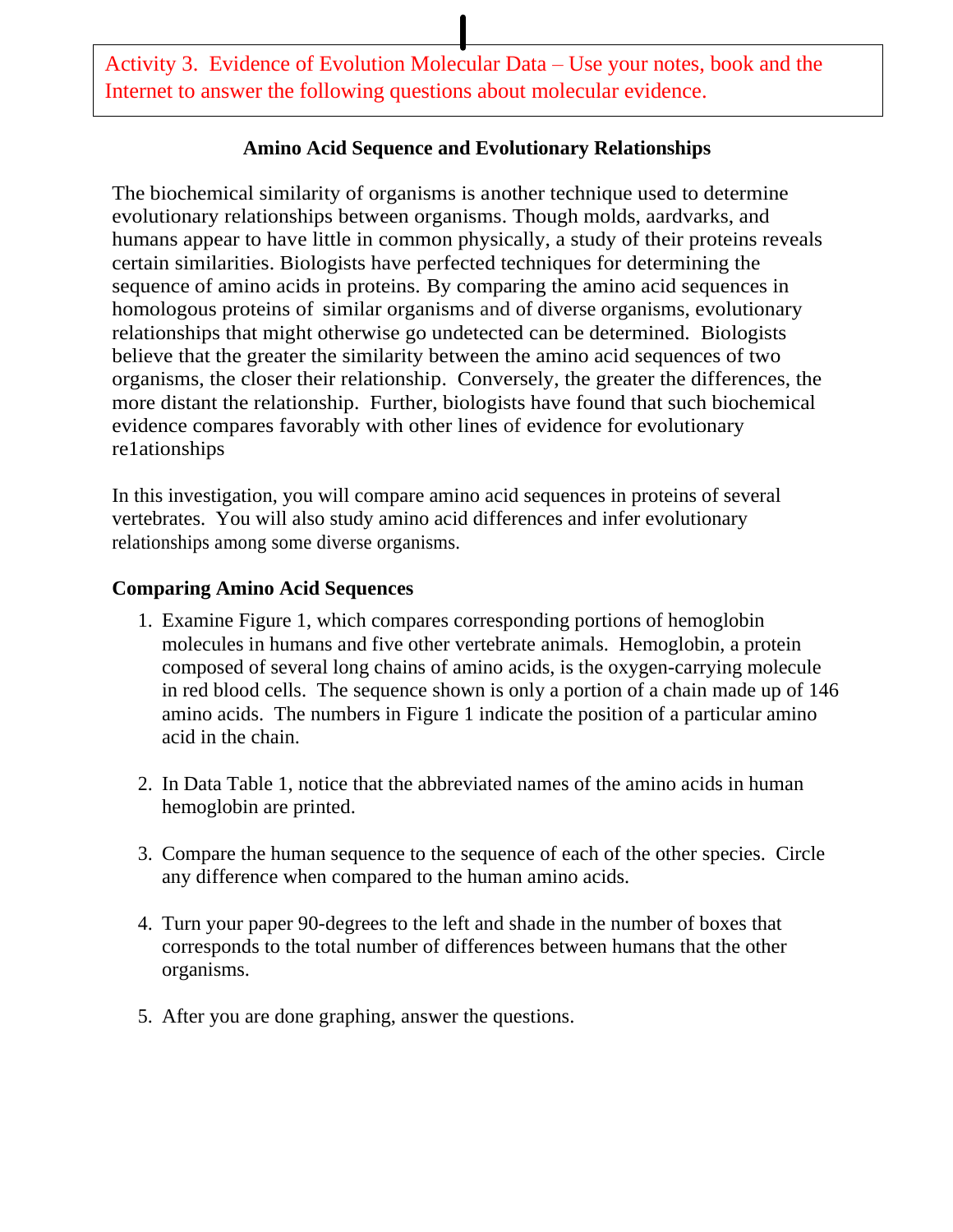

|               | 87                       | 88                | 89         | 90  | 91         | 92         | 93  | 94         | 95         | 96  | 97  | 98  | 99  | 100 | 101        |  |
|---------------|--------------------------|-------------------|------------|-----|------------|------------|-----|------------|------------|-----|-----|-----|-----|-----|------------|--|
| Human         | THR                      | LEU               | <b>SER</b> | GLU | LEU        |            | CYS | ASP        | LYS        | LEU | HIS | VAL | ASP | PRO | GLU        |  |
| Chimpanzee    | THR                      | LEU               | <b>SER</b> | GLU | LEU        | <b>HIS</b> | CYS | ASP        | <b>LYS</b> | LEU | HIS | VAL | ASP | PRO | GLU        |  |
| Gorilla       | LEU<br><b>SER</b><br>THR |                   | GLU        | LEU | <b>HIS</b> | CYS        | ASP | <b>LYS</b> | LEU        | HIS | VAL | ASP | PRO | GLU |            |  |
| Rhesus monkey | LEU<br><b>SER</b><br>GLN |                   | GLU        | LEU | <b>HIS</b> | CYS        | ASP | <b>LYS</b> | LEU        | HIS | VAL | ASP | PRO | GLU |            |  |
| Horse         | ALA                      | LEU               | <b>SER</b> | GLU | LEU        | HIS        | CYS | ASP        | LYS        | LEU | HIS | VAL | ASP | PRO | GLU        |  |
| Kangaroo      | LYS                      | <b>SER</b><br>LEU |            | GLU | LEU        | HIS        | CYS | ASP        | LYS        | LEU | HIS | VAL | ASP | PRO | GLU        |  |
|               |                          |                   |            |     |            |            |     |            |            |     |     |     |     |     |            |  |
|               | 102                      | 103               | 104        | 105 | 106        | 107        | 108 | 109        | 110        | 111 | 112 | 113 | 114 | 115 | 116        |  |
| Human         | ASN                      | PHE               | ARG        | LEU | LEU        | GLY        | ASN | VAL        | LEU        | VAL | CYS | VAL | LEU | ALA | <b>HIS</b> |  |
| Chimpanzee    | ASN                      | PHE               | ARG        | LEU | LEU        | GLY        | ASN | VAL        | LEU        | VAL | CYS | VAL | LEU | ALA | HIS        |  |
| Gorilla       | ASN                      | PHE               | LYS        | LEU | LEU        | GLY        | ASN | VAL        | LEU        | VAL | CYS | VAL | LEU | ALA | HIS        |  |

#### **Figure-1 Amino Acid Sequences and Evolutionary Relationships**

|                  | Kangaroo              | ASN                          | PHE (LYS) LEU |          |  |  | LEU |  | GLY ASN (ILE) (ILE) VAL (ILE) (CYS) LEU ALA GLU) |  |  |  |  |  |  |  |  |  |  |  |  |  |  |  |
|------------------|-----------------------|------------------------------|---------------|----------|--|--|-----|--|--------------------------------------------------|--|--|--|--|--|--|--|--|--|--|--|--|--|--|--|
| Species Pairings |                       | <b>Number of Differences</b> |               |          |  |  |     |  |                                                  |  |  |  |  |  |  |  |  |  |  |  |  |  |  |  |
| Human — Human    |                       |                              |               | 0        |  |  |     |  |                                                  |  |  |  |  |  |  |  |  |  |  |  |  |  |  |  |
|                  | Human — Chimpanzee    |                              |               | $\Omega$ |  |  |     |  |                                                  |  |  |  |  |  |  |  |  |  |  |  |  |  |  |  |
| Human — Gorilla  |                       |                              |               | ç        |  |  |     |  |                                                  |  |  |  |  |  |  |  |  |  |  |  |  |  |  |  |
|                  | Human - Rhesus monkey |                              |               | P        |  |  |     |  |                                                  |  |  |  |  |  |  |  |  |  |  |  |  |  |  |  |
| Human - Horse    |                       |                              |               | ς        |  |  |     |  |                                                  |  |  |  |  |  |  |  |  |  |  |  |  |  |  |  |
|                  | Human — Kangaroo      |                              |               |          |  |  |     |  |                                                  |  |  |  |  |  |  |  |  |  |  |  |  |  |  |  |
|                  |                       |                              |               |          |  |  |     |  |                                                  |  |  |  |  |  |  |  |  |  |  |  |  |  |  |  |

Analysis and Conclusions

**Rhesus monkey** 

Horse

ASN

ASN

PHE

PHE

LYS

ARG

LEU

LEU

LEU

LEU

GLY

GLY

ASN

ASN

VAL

VAL

LEU

LEU

VAL

ALA

CYS

LEU

VAL

VAL

LEU

VAL

ALA

ALA

HIS

ARG

- 1. On the basis of hemoglobin similarity, what organism appears to be most closely related to humans? Explain. Chimpanzee, Explain
- 2. Among the organisms, which one appears to be least closely related to humans? Explain. Kangaroo, Explain
- 3. There is a difference of only one amino acid in one chain of the hemoglobin of humans and gorillas. What might have caused this difference? Mutation (What type?)
- 4. If the amino acid sequences in the proteins of two organisms are similar, why will their DNA also be similar? DNA instructions are used to build proteins.  $\frac{\ }{\ }$   $\rightarrow$  mRNA  $\rightarrow$
- 5. Many biologists believe that the number of differences between proteins of different species indicates how long ago the species diverged from common ancestors. Why do these biologists believe that humans, chimpanzees, and gorillas diverged from a common ancestor only a few million years ago? Fewer differences would mean a more recent common ancestor because there has been less time to accumulate mutations/variation.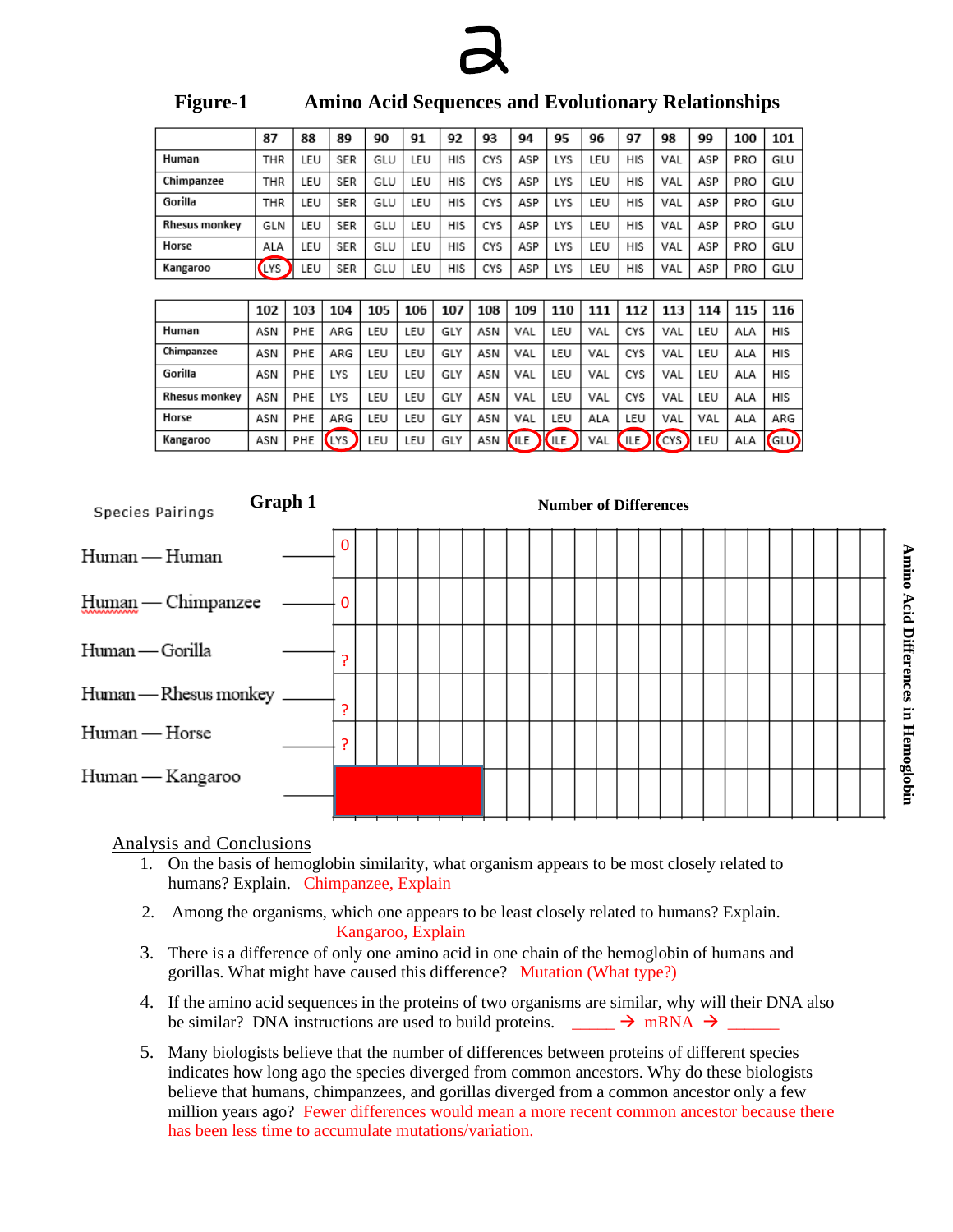# **Evolution and Selection**

What mechanisms lead to changes in the diversity of species on Earth?

## **Color Variations in Moths in Great Britain**



- 1. Refer to the graph of Peppered Moth Frequency.
	- a. Which moth color was more prevalent before 1850? Light
	- b. Which color was more prevalent between 1900 and 1950?
- 2. Describe the change in the percentage oflight-colored moths and dark-colored moths between 1850 and 1900.

Light changed from 100% to 0%, Dark changed from

- 3. Describe the change in the percentage oflight-colored moths and dark-colored moths between 1950 and 2000. Light changed from near \_\_\_\_\_\_\_\_\_\_\_\_, the Dark changed from near 100% to 10%.
- 4. During the Industrial Revolution through the mid-20th century, factories and power plants, which burned coal, produced large quantities of soot and smog. Near industrialized areas, black powder covered surfaces, including the mothhabitat.
	- a. Which color moth would have a better chance of surviving predation (better camouflage to hide from predators) on this darksurface? Dark
	- b. How doesthis help explain the change in the colors of the moth population? Dark moths survived better, reproduced more and passed more of their dark genes to the next generation. This is why the dark moths became more common than white.
- 5. Air Acts were passed by governments of industrialized nations beginning in the mid-1950s. Use this information to explain why the color of the moth population shifted again. Less pollution would lighten the environment, allowing Light moths to survive better, reproduce more and pass more of their light genes to the next generation.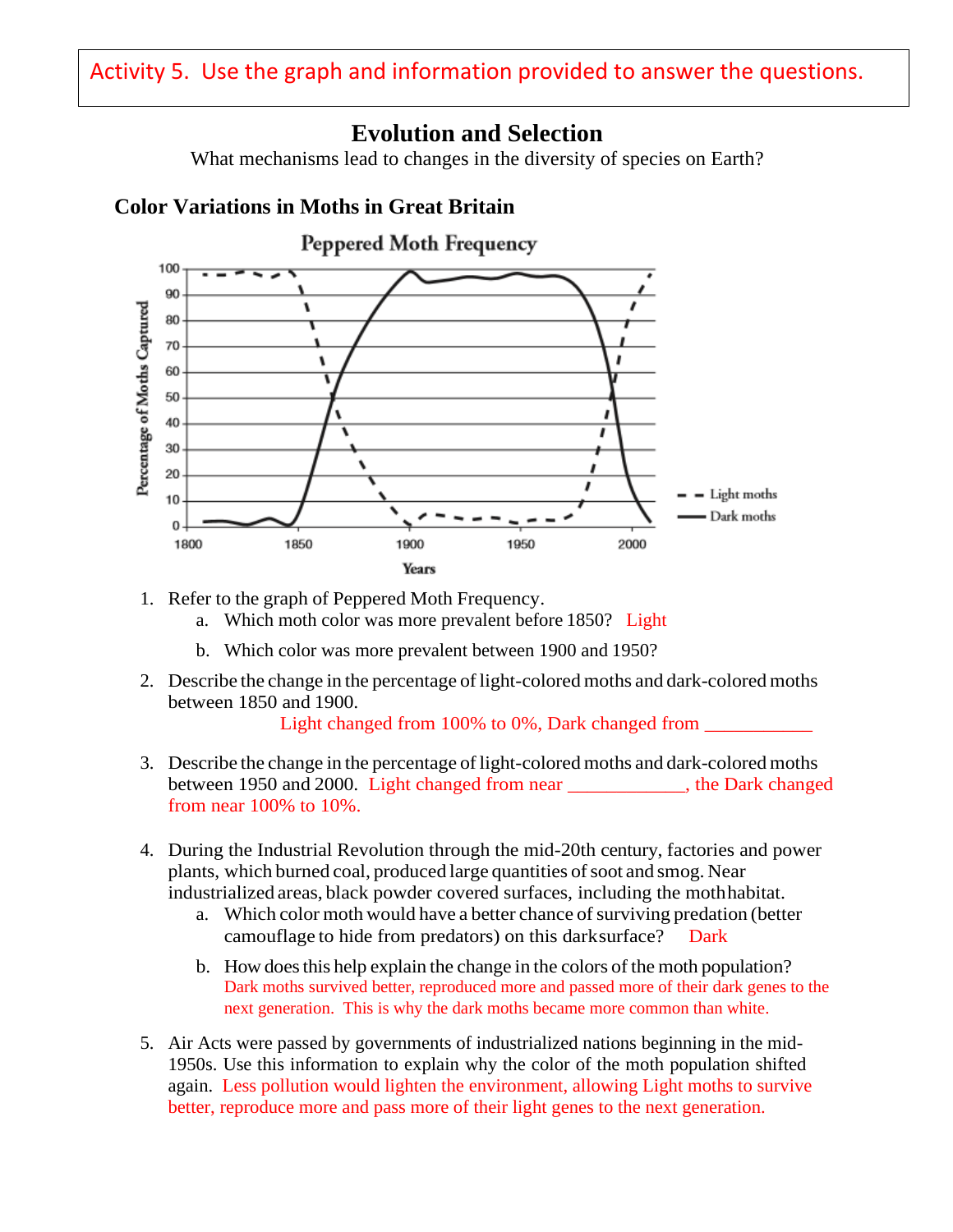Activity 6. Click on two (minimum) of the video links. Describe how the behaviors you observe can lead to speciation. Bird of Paradise - <https://www.youtube.com/watch?v=W7QZnwKqopo> Riflebird - <https://www.youtube.com/watch?v=7XhPHWY4RuM>

MW Bird - [https://www.youtube.com/watch?v=eI\\_quJRRGxk](https://www.youtube.com/watch?v=eI_quJRRGxk)

Peacock spider - <https://www.youtube.com/watch?v=9GgAbyYDFeg>

(You can jump through parts to see the behavior)

In all four examples, males are "showy" and females are "choosy". Males perform displays that females use to select a mate. If females don't choose males based on their behavior/display, then their gametes remain separate and they become reproductively isolated. Reproductive isolation over a period of time can lead to new species.